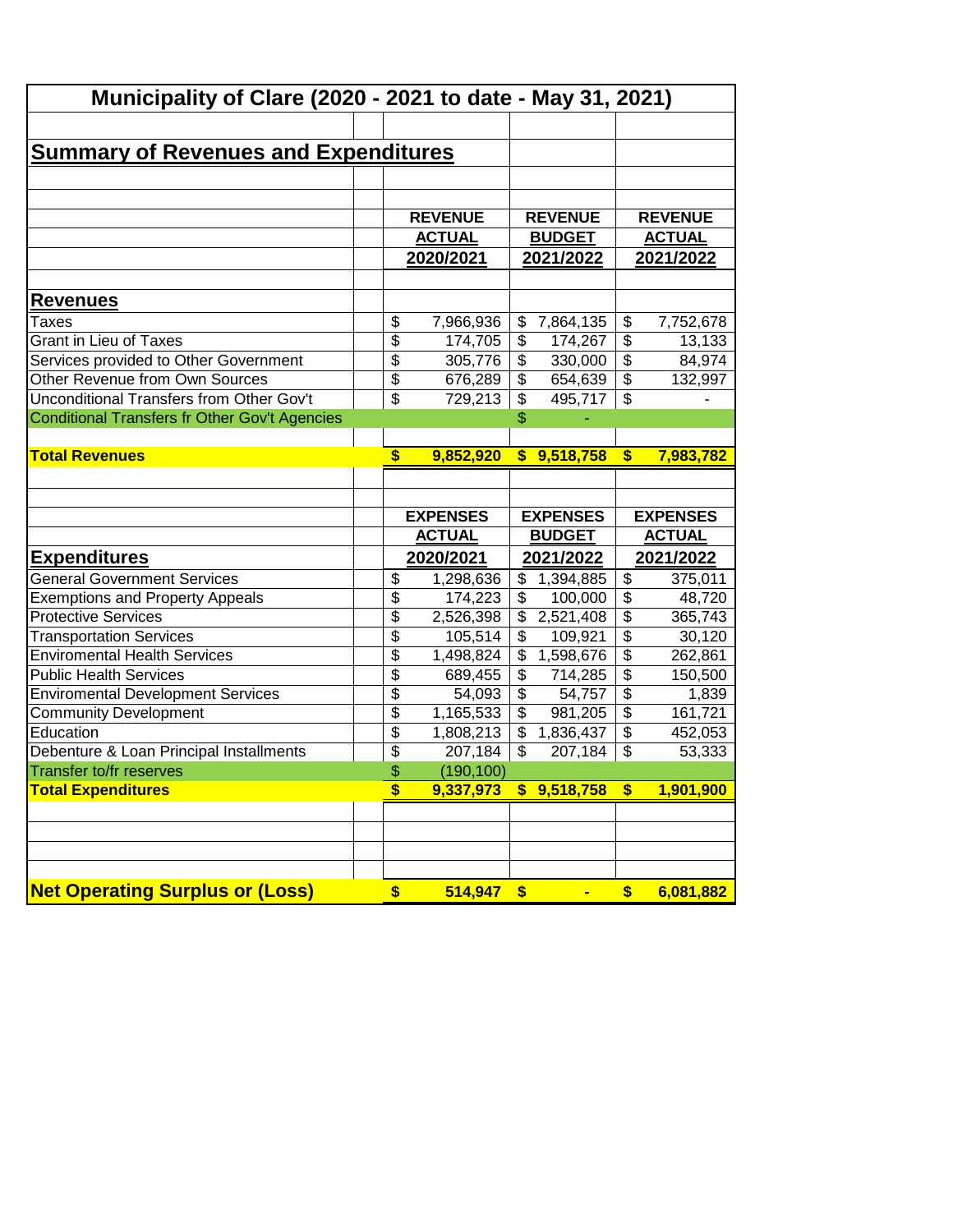|                 | Municipality of Clare (2020 - 2021 to date - May 31, 2021)                                 |                               |                          |                 |                                                    |                 |
|-----------------|--------------------------------------------------------------------------------------------|-------------------------------|--------------------------|-----------------|----------------------------------------------------|-----------------|
|                 |                                                                                            |                               |                          |                 |                                                    | Page 2          |
|                 |                                                                                            |                               |                          |                 |                                                    |                 |
| <b>Revenues</b> |                                                                                            |                               |                          | <b>REVENUE</b>  |                                                    |                 |
|                 |                                                                                            |                               | <b>ACTUAL</b>            | <b>BUDGET</b>   |                                                    | <b>ACTUAL</b>   |
|                 |                                                                                            |                               | 2020/2021                | 2021/2022       |                                                    | 2021/2022       |
| Acc#            |                                                                                            |                               |                          |                 |                                                    |                 |
|                 | <b>Taxes</b>                                                                               |                               |                          |                 |                                                    |                 |
| 11100           | <b>Assessable Property</b>                                                                 |                               |                          |                 |                                                    |                 |
| 11110           | Residential Tax                                                                            |                               | 5,020,669                | 5,108,088       | \$                                                 | 5,108,088       |
| 11120           | <b>Commercial Tax</b>                                                                      |                               | 1,413,264                | 1,277,113       | \$                                                 | 1,277,113       |
| 11151           | Resource Tax                                                                               |                               | 431,107                  | 423,481         | \$                                                 | 423,481         |
| 11153<br>11154  | Forest Property taxes (-50,000 acres @ .25)<br>Forest Property taxes (+50,000 acres @ .40) | \$<br>$\overline{\$}$         | 24,991<br>8,248          | 24,966<br>8,248 | $\overline{\mathbf{e}}$<br>$\overline{\mathbf{e}}$ | 24,966<br>8,248 |
| 11182           | Area Rate Collected for Fire Depts (5¢ uniform rate)                                       |                               | 296,244                  | 296,789         | $\overline{\mathbf{e}}$                            | 296,789         |
| 11182           | Area Rate Collected for Fire Truck (6¢ uniform rate)                                       |                               | 355,490                  | 356,147         | \$                                                 | 355,333         |
| 11290           | Area Rates - Street Lights                                                                 |                               | 23,379                   | 26,609          | \$                                                 | 26,609          |
| 11185           | Private Road Maintenance (By-Law 34)                                                       | \$                            | 4,600                    | 4,400           | \$                                                 | 4,400           |
|                 | <b>Sub-Total</b>                                                                           |                               | 7,577,992                | 7,525,841<br>\$ | \$                                                 | 7,525,027       |
|                 |                                                                                            |                               |                          |                 |                                                    |                 |
|                 |                                                                                            |                               |                          |                 |                                                    |                 |
| 11400           | <b>Business Property</b>                                                                   |                               |                          |                 |                                                    |                 |
| 11420           | Based on Revenue - Aliant                                                                  |                               | 27,745                   | 25,000          | \$                                                 | 25,906          |
| 12430           | NS Power Inc. (Grant in lieu of taxes)                                                     |                               | 5,029                    | 5,029           | \$                                                 | 4,889           |
| 11431           | NSFM - Nova Scotia Power (HST Rebate)                                                      |                               | 23,353                   | 6,000           | $\overline{\mathcal{L}}$                           |                 |
|                 |                                                                                            |                               |                          |                 |                                                    |                 |
|                 |                                                                                            |                               |                          |                 |                                                    |                 |
|                 | Sub-Total                                                                                  |                               | 56,127                   | 36,029          | \$                                                 | 30,795          |
|                 |                                                                                            |                               |                          |                 |                                                    |                 |
| 11900           | <b>Other Taxes</b>                                                                         |                               |                          |                 |                                                    |                 |
| 11910           | Deed Transfer Tax                                                                          | \$<br>$\overline{\mathbb{S}}$ | 155,268                  | 125,000         | \$                                                 | 19,591          |
| 11920           | Change of Use Tax<br><b>Sewer Services Charges</b>                                         |                               | 139                      |                 |                                                    |                 |
| 11184           | Church Point - Sewer Services (236Ux\$200)                                                 |                               | 46,800                   | 48,600          | \$                                                 | 48,600          |
| 11210           | Meteghan/Mriver/MCentre - Sewer Serv (510Ux\$200)                                          |                               | 101,400                  | 109,200         | \$                                                 | 109,200         |
| 11214           | Church Point - Sewer Frontage                                                              |                               | 5,352                    | 1,261           | \$                                                 | 1,261           |
| 11215           | Belliveau Cove - Frontage                                                                  |                               | $\overline{\phantom{0}}$ |                 |                                                    |                 |
| 11216           | Meteghan River/Centre Ext - Frontage Charges (residential                                  |                               | 10,459                   | 3,004           | $\overline{\boldsymbol{\mathfrak{s}}}$             | 3,004           |
| 11211           | Belliveau Cove - Sewer Services (67Ux\$200)                                                |                               | 13,400                   | 15,200          | $\boldsymbol{\mathsf{S}}$                          | 15,200          |
|                 | <b>Sub-Total</b>                                                                           |                               | 332,818                  | 302,265         | \$                                                 | 196,856         |
|                 |                                                                                            |                               |                          |                 |                                                    |                 |
|                 |                                                                                            |                               | 7,966,936                | 7,864,135       | \$                                                 | 7,752,678       |
|                 |                                                                                            |                               |                          |                 |                                                    |                 |
|                 |                                                                                            |                               |                          |                 |                                                    |                 |
|                 | <b>Grants in Lieu of Taxes</b>                                                             |                               |                          |                 |                                                    |                 |
| 12100           | <b>Federal Government</b>                                                                  | \$                            | 20,461                   | 19,414          |                                                    |                 |
| 12100           | <b>Federal Government Agencies</b>                                                         |                               |                          |                 |                                                    |                 |
| 12300           | <b>Provincial Government</b>                                                               |                               |                          |                 |                                                    |                 |
|                 | Prov. Properties/Resource Farm/Supporting Inst.                                            |                               | 135,563                  | 135,553         | \$                                                 | 13,133          |
| 11940           | Fire Protection Grant (Schools)                                                            |                               | 6,780                    | 6,780           |                                                    |                 |
|                 |                                                                                            |                               |                          |                 |                                                    |                 |
|                 | <b>Provincial Government Agencies</b>                                                      |                               |                          |                 |                                                    |                 |
| 11930           | <b>NS Liquor Corporation Tax</b>                                                           |                               | 8,597                    | 9,220           |                                                    |                 |
| 11950           | <b>Civic Addressing Grant</b>                                                              |                               | 3,304                    | 3,300           |                                                    |                 |
|                 |                                                                                            |                               |                          |                 |                                                    |                 |
|                 | TOTAL GRANTS IN LIEU OF TAXES                                                              |                               | 174,705                  | 174,267         | \$                                                 | 13,133          |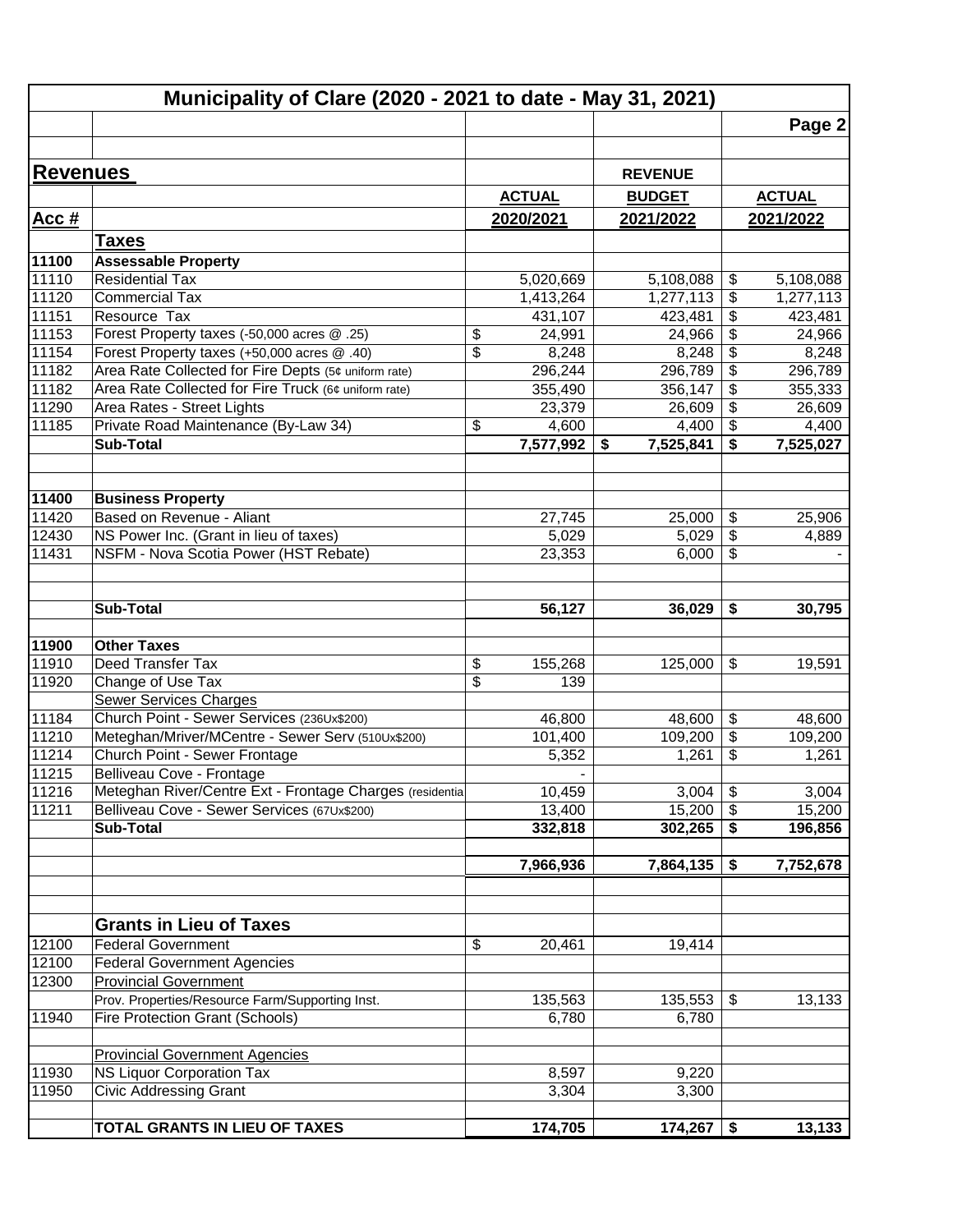|                 | Municipality of Clare (2020 - 2021 to date - May 31, 2021)     |                 |                 |                               |                  |                                            |                          |
|-----------------|----------------------------------------------------------------|-----------------|-----------------|-------------------------------|------------------|--------------------------------------------|--------------------------|
|                 |                                                                |                 |                 |                               |                  |                                            | Page 3                   |
| <b>Revenues</b> |                                                                |                 |                 |                               |                  |                                            |                          |
|                 |                                                                |                 | <b>ACTUAL</b>   |                               | <b>BUDGET</b>    |                                            | <b>ACTUAL</b>            |
| Acc #           |                                                                |                 | 2020/2021       |                               | 2021/2022        |                                            | 2021/2022                |
|                 |                                                                |                 |                 |                               |                  |                                            |                          |
| 13000           | <b>Services Provided to Other Gov't</b>                        |                 |                 |                               |                  |                                            |                          |
| 13340           | Landfill/Transfer Tipping Fees & White Goods                   | \$              | 305,776         | \$                            | 330,000          | $\frac{1}{2}$                              | 84,974                   |
|                 | TOTAL SERVICES PROV.TO OTHER GOV'T                             | \$              | 305,776         | \$                            | 330,000          | \$                                         | 84,974                   |
| 15000           | <b>Other Revenue from Own Sources</b>                          |                 |                 |                               |                  |                                            |                          |
|                 |                                                                |                 |                 |                               |                  |                                            |                          |
| 15100           | <b>Building &amp; Development Permits</b>                      | \$              | 91,391          | \$                            | 28,000           | $\mathbb{S}$                               | 8,393                    |
| 15108           | Dog Tags                                                       | \$              | 10              |                               |                  |                                            |                          |
| 15200           | Fines (RCMP)                                                   | \$              | 14,919          | \$                            | 20,000           | \$                                         | 1,894                    |
| 15210           | Miscellaneous - CHC                                            | $\overline{\$}$ | 1,145           | $\overline{\mathfrak{s}}$     | 8,078            | $\overline{\$}$                            | 310                      |
| 15301           | Rent - Clare Health Centre                                     | \$              | 257,584         | $\overline{\mathbf{e}}$       | 276,710          | \$                                         | 68,836                   |
| 15302<br>15304  | Rent - Cultural Hub Culturel<br>Clare Veteran Centre - Rentals | \$              | 12,300<br>4,310 | \$<br>$\overline{\mathbf{3}}$ | 12,900<br>8,000  | \$<br>$\overline{\boldsymbol{\mathsf{s}}}$ | 5,700<br>760             |
| 15305           | Eco Park - Rent                                                | \$<br>\$        | 25,200          | \$                            |                  | $\overline{\mathcal{S}}$                   | 6,300                    |
| 15400           | <b>Operational Grants (SWNDHA)</b>                             | \$              | 84,830          | $\overline{\mathbf{3}}$       | 12,600<br>89,212 | \$                                         | 22,303                   |
| 15500           | Return on Investments                                          | $\overline{\$}$ | 31,746          | $\overline{\mathbf{3}}$       | 32,000           | $\overline{\boldsymbol{\mathsf{s}}}$       | 1,007                    |
| 15600           | Penalties and Interest on Taxes                                | \$              | 59,701          | \$                            | 85,000           | \$                                         | 6,518                    |
| 15932           | <b>Tax Sale Fees</b>                                           | \$              | 7,200           | \$                            | 7,500            | $\frac{1}{2}$                              | $\overline{\phantom{a}}$ |
| 15928           | <b>Tent Rentals</b>                                            | \$              |                 | \$                            | 4,500            | \$                                         |                          |
| 15930           | Miscellaneous                                                  | \$              | 4,508           | $\overline{\mathbf{3}}$       | 6,000            | \$                                         | 165                      |
|                 |                                                                | \$              | 594,843         | \$                            | 590,500          | \$                                         | 122,187                  |
|                 | <b>Community Development</b>                                   |                 |                 |                               |                  |                                            |                          |
| 11190           | Gran Fondo - Registrations                                     | \$              | (19,226)        | $\mathfrak{S}$                | 7,500            | \$                                         | 350                      |
| 11191           | Gran Fondo - Sponsorship                                       | \$              |                 |                               |                  |                                            |                          |
| 11192           | Gran Fondo - Other Revenues                                    | \$              | 475             |                               |                  |                                            |                          |
|                 | -Total GranFondo Revenue                                       | \$              | (18, 751)       | $\overline{\mathbf{s}}$       | 7,500            | \$                                         | 350                      |
|                 | <b>Total Tourism Revenue</b>                                   | \$              | 81,519          | \$                            | 31,639           | \$                                         | 6,555                    |
|                 | <b>Total Recreation Revenue</b>                                | \$              | 18,678          | \$                            | 25,000           | $\overline{\mathbf{e}}$                    | 3,906                    |
|                 | <b>Total Community Development</b>                             | \$              | 81,446          | \$                            | 64,139           | \$                                         | 10,810                   |
|                 |                                                                |                 |                 |                               |                  |                                            |                          |
|                 | TOTAL OTHER REVENUE FR OWN SOURCES                             | \$              | 676,289         | \$                            | 654,639          | \$                                         | 132,997                  |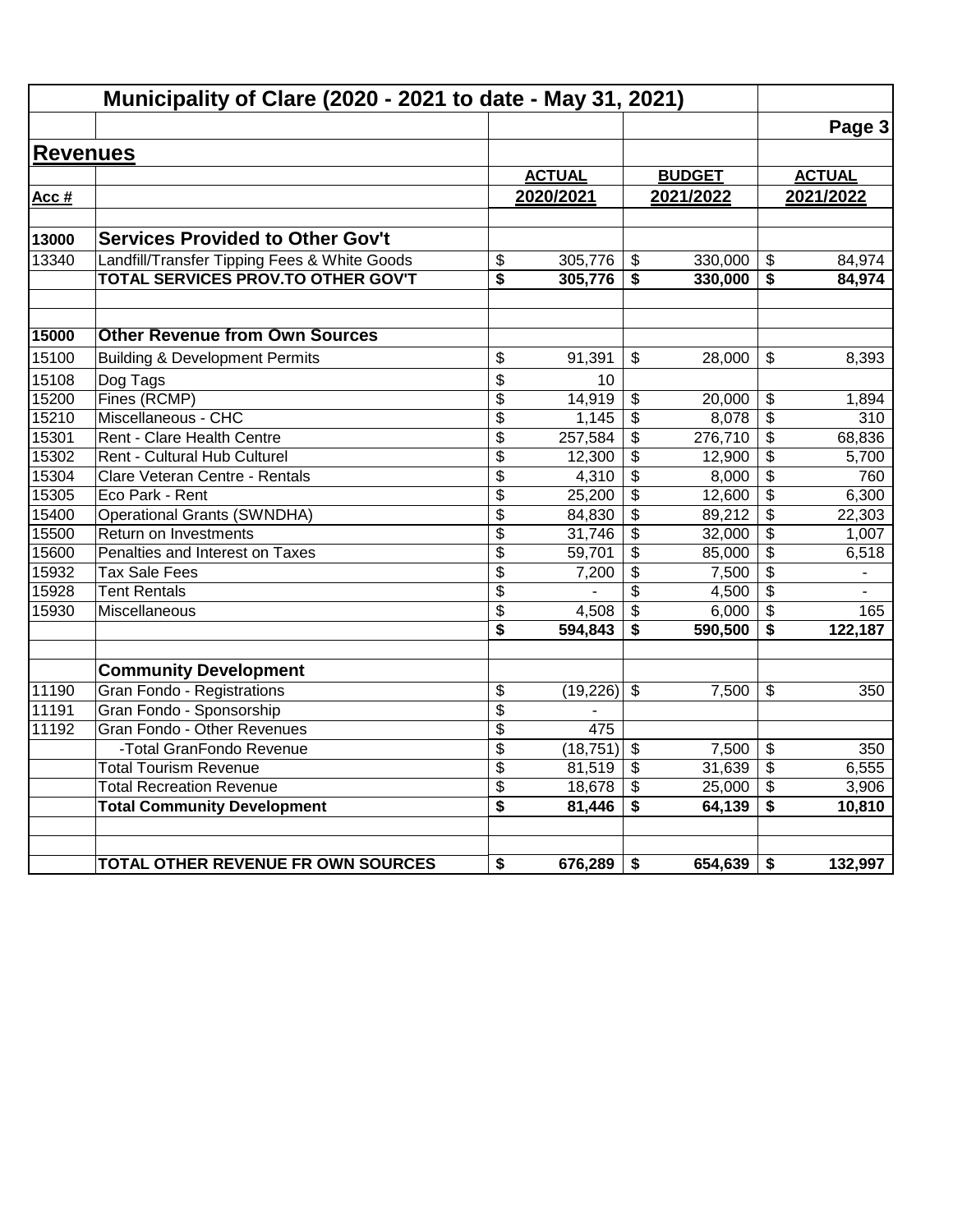|                 | Municipality of Clare (2020 - 2021 to date - May 31, 2021) |               |               |               |
|-----------------|------------------------------------------------------------|---------------|---------------|---------------|
|                 |                                                            |               |               | Page 4        |
| <b>Revenues</b> |                                                            |               |               |               |
|                 |                                                            |               |               |               |
|                 |                                                            |               |               |               |
|                 |                                                            | <b>ACTUAL</b> | <b>BUDGET</b> | <b>ACTUAL</b> |
| ACC#            |                                                            | 2020/2021     | 2021/2022     | 2021/2022     |
|                 |                                                            |               |               |               |
|                 | <b>Unconditional Transfers from Other Gov'ts</b>           |               |               |               |
| 16281           | Municipal Finance Capacity Grant                           | \$<br>223,087 | \$<br>223,088 |               |
| 12009           | Doctors NS/Assoc.Comm. Health Centre                       | \$<br>5,000   |               |               |
| 12009           | PNS - French Language Services                             | \$<br>40,000  | \$<br>40,000  |               |
| 12009           | Communauté accueillante (Federal Program)                  | \$<br>232,626 | \$<br>232,629 |               |
| 12009           | <b>PNS - Safe Restart Municipal Operating</b>              | \$<br>228,500 |               |               |
|                 | <b>TOTAL UNCONDITIONAL TRANSFERS FR OTHER GOV'TS \$</b>    | 729,213       | \$<br>495,717 | \$            |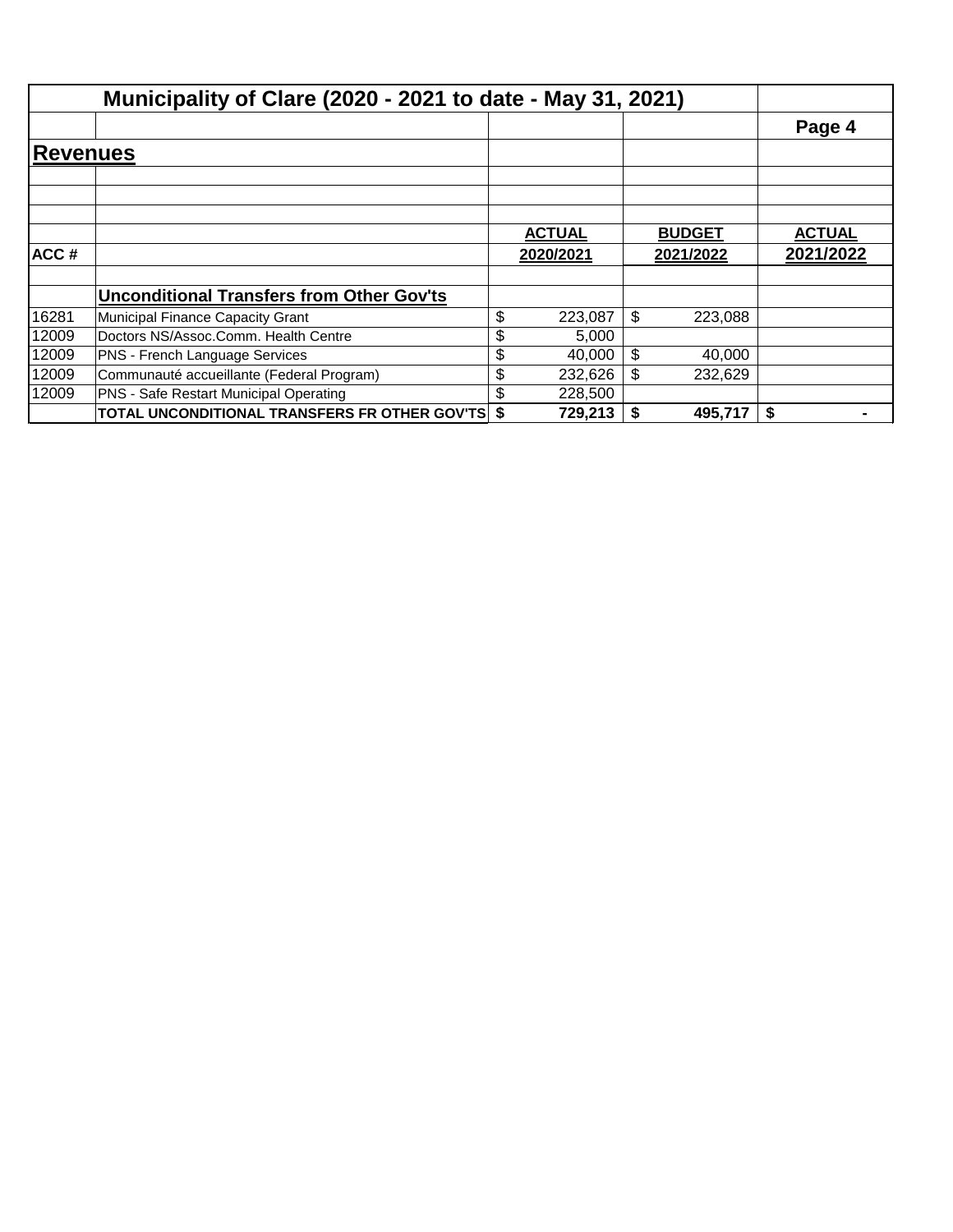|                | Municipality of Clare (2020 - 2021 to date - May 31, 2021)                  |                          |                              |          |                            |          |                          |  |             |
|----------------|-----------------------------------------------------------------------------|--------------------------|------------------------------|----------|----------------------------|----------|--------------------------|--|-------------|
|                |                                                                             |                          |                              |          |                            |          |                          |  |             |
|                | <b>Expenditures</b>                                                         |                          |                              |          |                            |          | Page 5                   |  |             |
| 21243          |                                                                             |                          |                              |          |                            |          |                          |  |             |
| 21244          | Low Income Exemptions & Appeals                                             | \$                       | 174,223                      | \$       | 100,000                    | \$       | 48,720                   |  |             |
|                |                                                                             |                          |                              |          |                            |          |                          |  |             |
|                |                                                                             |                          | <b>ACTUAL</b>                |          | <b>BUDGET</b>              |          | <b>ACTUAL</b>            |  |             |
| ACC#           | <b>GENERAL GOVERNMENT SERVICES</b>                                          |                          | 2020/2021                    |          | 2021/2022                  |          | 2021/2022                |  |             |
|                | <b>Warden and Council</b>                                                   |                          |                              |          |                            |          |                          |  |             |
| 21110          | Council Honorarium                                                          | \$                       | 198,336                      | \$       | 199,097                    | \$       | 30,609                   |  |             |
| 21111          | Council - Mileage, & Conferences                                            | \$                       |                              |          | $15,000$ \$                |          | 310                      |  |             |
|                | Sub-Total                                                                   | \$                       | 199,970                      | \$       | $214,097$ \$               |          | 30,919                   |  |             |
|                |                                                                             |                          |                              |          |                            |          |                          |  |             |
|                | <b>Administration-Salaries</b><br>CAO / Assistant to the CAO /              | \$                       | 425,082                      | \$       | 421,031                    | \$       | 77,521                   |  |             |
|                | Director of Finance/ Tax Clerk /                                            |                          |                              |          |                            |          |                          |  |             |
|                | Accounting Clerk / Communications Officer                                   |                          |                              |          |                            |          |                          |  |             |
|                | <b>Administration-Other</b>                                                 |                          |                              |          |                            |          |                          |  |             |
| 20020<br>20030 | C.P.P.                                                                      | \$                       | 25,321                       | \$       | 28,049                     | -\$      | 5,541                    |  |             |
|                | EI                                                                          | \$                       | 7,228                        | \$       |                            |          | 1,776                    |  |             |
| 20040          | Pension Plan                                                                | \$                       | 24,386                       | \$       | 22,671                     | \$       | 4,175                    |  |             |
| 20060          | Insurance                                                                   | \$                       | 13,479                       | \$       | 18,340                     | \$       | 3,107                    |  |             |
| 21112<br>21113 | Simultaneous Translation<br><b>Translation of Documents</b>                 | \$                       | 7,620                        | \$       | $13,000$ \ \$              |          | 755                      |  |             |
| 21241          | Clerk's Pension (Delphis until 1993)                                        | \$<br>\$                 | 5,000<br>2,868               | \$<br>\$ | 7,000                      |          |                          |  |             |
| 21242          | IT Support / Procom & Hosting                                               | \$                       | 50,632                       | \$       | 69,574                     | \$       | 29,820                   |  |             |
| 21282          | Newsletter (4 publications)                                                 | \$                       | 3,492                        | \$       | 5,400                      | \$       | 670                      |  |             |
| 21283          | Home Page\Production\Mun Website\U-Stream                                   | \$                       | 2,575                        | \$       | 1,500                      | \$       | 225                      |  |             |
| 21285          | <b>General Repairs</b>                                                      | $\overline{\mathcal{E}}$ | 8,937                        | \$       | 10,000                     | \$       | 303                      |  |             |
| 21286          | Lawn Maint / Snow Removal/ Landscaping                                      | \$                       | 1,880                        | \$       | $3,000$   \$               |          | 591                      |  |             |
| 21288          | Janitor salaries                                                            | \$                       | 13,066                       | \$       | 18,075                     | \$       | 2,466                    |  |             |
| 21289          | Heating fuel                                                                | \$                       | 6,153                        | \$       | 8,500                      | \$       | 687                      |  |             |
| 21290<br>21291 | Postage<br>Supplies                                                         | \$                       | 15,429<br>10,855             | \$       | 15,000<br>13,000           | \$<br>\$ | 157<br>3,165             |  |             |
| 21293          | Solicitor                                                                   | \$<br>\$                 | 7,367                        | \$<br>\$ | 13,000                     | \$       | 2,049                    |  |             |
| 21294          | Promotional Materials/Advertising                                           | \$                       | 726                          | \$       | 5,000                      | \$       | 522                      |  |             |
| 21295          | Hydro                                                                       | \$                       | 10,194                       | \$       | 11,000                     | \$       | 759                      |  |             |
| 21296          | <b>Equipment Rental</b>                                                     | \$                       | 8,114                        | \$       | 8,266                      | \$       | 1,563                    |  |             |
| 21297          | Advertising                                                                 | \$                       | 4,033                        | \$       | 5,000                      | \$       | 1,356                    |  |             |
| 21298          | Telephone/Fax/Internet                                                      | \$                       | 10,488                       | \$       | 21,000                     | \$       | 2,085                    |  |             |
| 21299          | Auditors                                                                    | \$                       | 28,456                       | \$       | 26,594                     | \$       | $\overline{\phantom{a}}$ |  |             |
| 21300          | Tax Sale Expense                                                            | $\overline{\$}$          | 6,284                        | \$       | 7,500                      | \$       | $\overline{\phantom{a}}$ |  |             |
| 21301<br>21304 | <b>Workmen's Compensation</b><br>NSFM (membership)                          | \$<br>\$                 | 6,069<br>6,043               | \$<br>\$ | 7,505<br>6,500             | \$<br>\$ | 1,729                    |  |             |
| 21305          | FCM (membership)                                                            | $\overline{\mathbb{S}}$  | 2,114                        | \$       | $2.500$ \ \$               |          | 2,191                    |  |             |
| 21306          | AMA (membership)                                                            | \$                       | 688                          | \$       | $1,032$ \$                 |          | 1,032                    |  |             |
| 21308          | Banking Fees & Debit                                                        | \$                       | $7,729$ \\$                  |          | $8,500$ \$                 |          | 1,121                    |  |             |
| 21309          | Misc                                                                        | \$                       | $6,223$ \$                   |          | $6,000$ \$                 |          | 1,717                    |  |             |
| 21311          | Office Equipment & Small Furniture                                          | \$                       |                              |          | $5,000$ \$                 |          | 391                      |  |             |
| 21312          | <b>Special Events</b>                                                       | \$                       |                              |          | $5,000$ \$                 |          | 97                       |  |             |
| 21314          | US Exchange                                                                 | \$                       | $(683)$ \$                   |          | $(500)$ \$                 |          | (104)                    |  |             |
| 21248          | <b>Assessment Services</b>                                                  | $\overline{\$}$          | $257,120$ \\$                |          | 253,184                    | \$       | 126,592                  |  |             |
| 21910<br>21920 | Election/Plebiscite/Boundary Review/other<br>Mileage/Training / Conferences | \$<br>\$                 | $17,639$ \ \$<br>$8,913$ \\$ |          | $15,000$ \$<br>$20,000$ \$ |          | 1,077                    |  |             |
| 21930          | Insurance (Property/Liability)                                              | \$                       | $42,109$ \\$                 |          | $52,279$ \$                |          | 56,959                   |  |             |
| 21950          | Grants to Organizations                                                     | \$                       | $37,513$ \\$                 |          | $40,000$ \$                |          | 11,996                   |  |             |
|                |                                                                             |                          |                              |          |                            |          |                          |  |             |
|                |                                                                             |                          |                              |          |                            |          |                          |  |             |
|                | <b>Sub-Total</b>                                                            | \$                       | 1,098,666                    | \$       | 1,180,788                  | \$       | 344,092                  |  |             |
|                |                                                                             |                          |                              |          |                            |          |                          |  |             |
|                | TOTAL GENERAL GOVERNMENT SERVICES                                           | \$                       | $1,298,636$ \$               |          | $1,394,885$ \$             |          | 375,011                  |  |             |
|                |                                                                             |                          |                              |          |                            |          |                          |  | $\mathbf 0$ |
|                |                                                                             |                          |                              |          |                            |          |                          |  |             |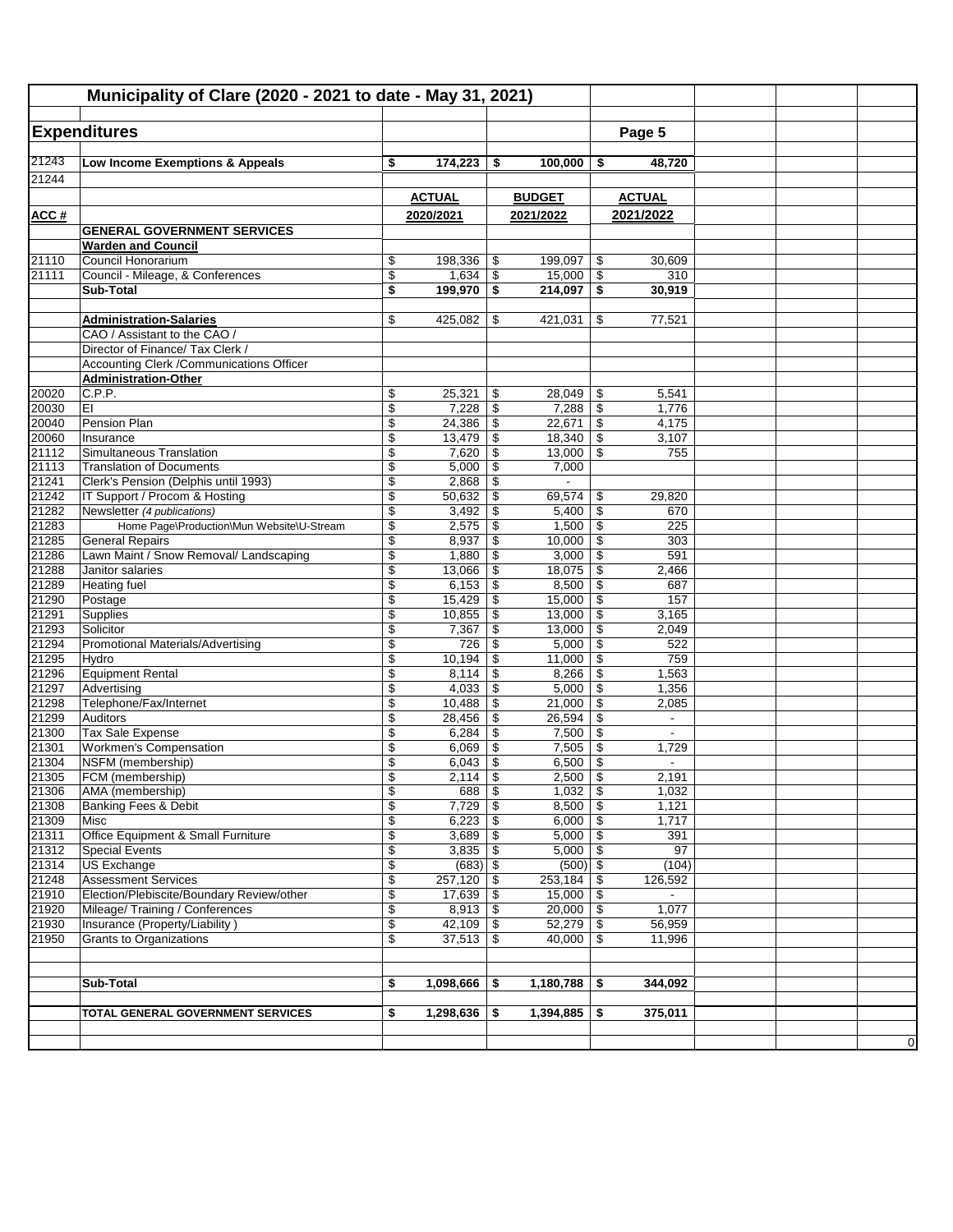|                | Municipality of Clare (2020 - 2021 to date - May 31, 2021)                           |                          |                   |          |                    |                                  |                |
|----------------|--------------------------------------------------------------------------------------|--------------------------|-------------------|----------|--------------------|----------------------------------|----------------|
|                |                                                                                      |                          |                   |          |                    |                                  | Page 6         |
|                | <b>Expenditures</b>                                                                  |                          |                   |          |                    |                                  |                |
|                | <b>PROTECTIVE SERVICES</b>                                                           |                          |                   |          |                    |                                  |                |
|                |                                                                                      |                          | <b>ACUTAL</b>     |          | <b>BUDGET</b>      |                                  | <b>ACTUAL</b>  |
| ACC#           |                                                                                      |                          | 2020/2021         |          | 2021/2022          |                                  | 2021/2022      |
|                |                                                                                      |                          |                   |          |                    |                                  |                |
| 22120          | <b>RCMP Administration</b><br>RCMP Costs (7 members)                                 | \$                       | 1,141,688         | \$       | 1,197,859          | \$                               |                |
| 22121          | <b>Prosecution Services</b>                                                          | $\overline{\mathcal{L}}$ | 2,963             | \$       | 10.000             | $\overline{\mathcal{L}}$         | $\blacksquare$ |
| 22130          | <b>DNA Testing</b>                                                                   | \$                       | 4,725             | \$       | 7,000              | \$                               | $\blacksquare$ |
|                | <b>Total RCMP</b>                                                                    | \$                       | 1,149,376         | \$       | 1,214,859          | \$                               | $\blacksquare$ |
| 22310          | <b>Corrections</b>                                                                   | \$                       | 118,475           | \$       | 120,000            |                                  |                |
|                | <b>Total Jails</b>                                                                   | \$                       | 118,475           | \$       | 120,000            | \$<br>\$                         |                |
|                |                                                                                      |                          |                   |          |                    |                                  |                |
|                | <b>Other Law Enforcement</b>                                                         |                          |                   |          |                    |                                  |                |
| 22290          | By-Law Enforcement                                                                   | \$                       | $\blacksquare$    | \$       | 2,000              | \$                               | 730            |
| 22990          | <b>Unsightly Premises</b>                                                            | \$                       | 876               | \$       | 2,000              | \$                               | $\mathbf{r}$   |
| 22930          | <b>Animal Control</b>                                                                | \$                       | 21,600            | \$       | 21,600             | \$                               | 5,400          |
|                | <b>Total Other Law Enforcement</b>                                                   | \$                       | 22,476            | \$       | 25,600             | \$                               | 6,130          |
|                | <b>Fire Departments</b>                                                              |                          |                   |          |                    |                                  |                |
| 22400          | Fire Departments - General Operations                                                | \$                       | 271.014           | \$       | 282,257            | \$                               | 275,726        |
| 22404          | Level I - Training                                                                   | \$                       | $\blacksquare$    | \$       | 5,000              |                                  |                |
| 22405          | Fire Dept - Members Appreciation                                                     | \$                       | $\blacksquare$    | \$       | 2,000              |                                  |                |
|                | St-Bernard Building Int.-Short and Long Term Debt                                    | \$                       | 17,821            |          |                    |                                  |                |
| 22401          | <b>Fire Department (Shared Services)</b>                                             | \$                       | 23,433            | \$       | 18,150             |                                  |                |
|                | Sub Total Fire Departments                                                           | \$                       | 312,268           | \$       | 307,407            | \$                               | 275,726        |
| 22402          | New Capital Purchases from Area Rate<br>Equipment Purchase as per Vehicle Assessment | \$<br>\$                 | 84,293            | \$<br>\$ | 131,183            | \$                               | 8,524          |
|                | Principal on Municipal Capital Loan                                                  | \$                       | 530,600<br>81,367 | \$       | 355,871<br>100,000 | \$                               | $\blacksquare$ |
| 29000          | Fire Dept Int.-Short and Long Term Debt                                              | \$                       | 13,908            | \$       | 12,549             | $\overline{\$}$                  | 6,627          |
|                | <b>Total - Fire Departments</b>                                                      | \$                       | 1,022,435         | \$       | 907,010            | \$                               | 290,877        |
|                |                                                                                      |                          |                   |          |                    |                                  |                |
|                | <b>EMO &amp; Other</b>                                                               |                          |                   |          |                    |                                  |                |
| 22510<br>22511 | EMO Operations, etc<br><b>Clare Search and Rescue</b>                                | \$<br>\$                 | 9,550<br>5,000    | \$<br>\$ | 12,000<br>5,000    | \$<br>\$                         | 1,562<br>5,000 |
| 22515          | Signage                                                                              |                          |                   | \$       | 7,000              |                                  |                |
| 22520          | 911 Civic Numbering                                                                  | $\boldsymbol{\theta}$    | 1,637             | \$       | 5,679              | \$                               | 191            |
|                | <b>Total - EMO</b>                                                                   | \$                       | 16,187            | \$       | 29,679             | \$                               | 6,752          |
|                |                                                                                      |                          |                   |          |                    |                                  |                |
|                | <b>Building Inspections &amp;</b><br><b>Development Officer</b>                      |                          |                   |          |                    |                                  |                |
| 22292          | Salaries (2)                                                                         | \$                       | 121,191           | \$       | 140,828            | \$                               | 18,907         |
| 22293          | <b>CPP</b>                                                                           | $\overline{\mathcal{L}}$ | 5,512             | \$       | 6,802              | \$                               | 972            |
| 22294          | EI                                                                                   | \$                       | 2,320             | \$       | 3,736              | $\overline{\$}$                  | 418            |
| 22295          | Pension                                                                              | \$                       | 7,397             | \$       | 7,513              | $\overline{\boldsymbol{\theta}}$ | 1,152          |
| 22296          | Health Insurance                                                                     | \$                       | 4,499             | \$       | 4,564              | \$                               | 692            |
| 22291          | <b>Workers Comp</b>                                                                  | \$                       | 1,892             | \$       | 2,999              | \$                               | 410            |
| 22298          | <b>Conventions &amp; Training</b>                                                    | $\overline{\$}$          | 6,647             | \$       | 11,000             | \$                               | 41             |
| 22299          | <b>Supplies</b>                                                                      | \$                       | 2,280             | \$       | $\sim$             |                                  |                |
| 22300          | <b>Truck Repairs &amp; Gas</b><br><b>Total Building Inspections</b>                  | \$<br>\$                 | 7,008<br>158,747  | \$<br>\$ | 8,000<br>185,442   | \$<br>\$                         | 574<br>23,165  |
|                |                                                                                      |                          |                   |          |                    |                                  |                |
| 22910          | Security for Seniors                                                                 | \$                       | 38,702            | \$       | 38,818             | \$                               | 38,818         |
|                | <b>Total Security for Seniors</b>                                                    | \$                       | 38,702            | \$       | 38,818             | \$                               | 38,818         |
|                | <b>TOTAL PROTECTIVE SERVICES</b>                                                     |                          | \$2,526,398       |          | \$2,521,408        |                                  | \$365,743      |
|                |                                                                                      |                          |                   |          |                    |                                  |                |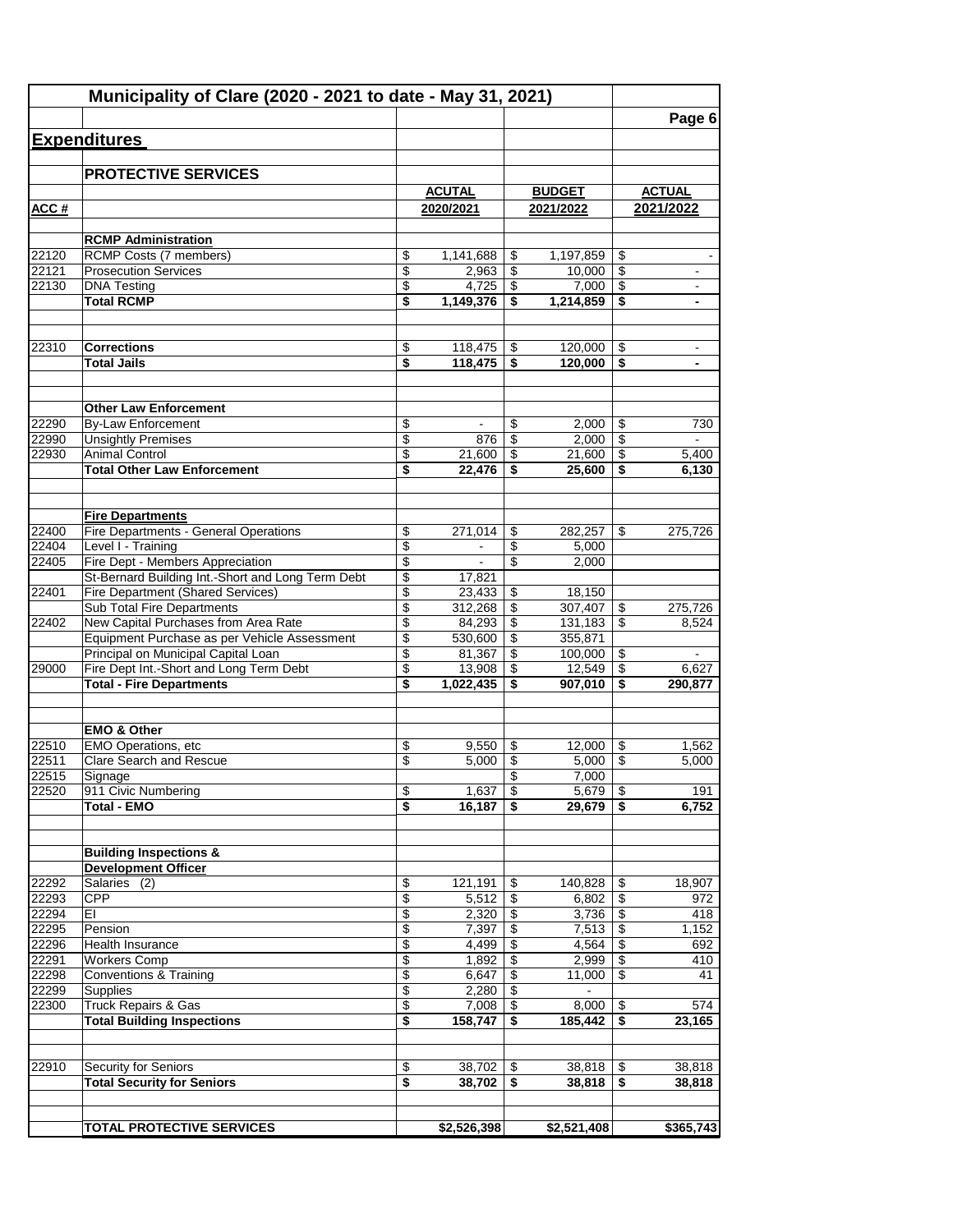|       | Municipality of Clare (2020 - 2021 to date - May 31, 2021) |                                      |               |                           |               |               |
|-------|------------------------------------------------------------|--------------------------------------|---------------|---------------------------|---------------|---------------|
|       |                                                            |                                      |               |                           |               | Page 7        |
|       | <b>Expenditures</b>                                        |                                      |               |                           |               |               |
|       |                                                            |                                      |               |                           |               |               |
|       | <b>TRANSPORTATION SERVICES</b>                             |                                      |               |                           |               |               |
|       |                                                            |                                      |               |                           |               |               |
|       |                                                            |                                      | <b>ACTUAL</b> |                           | <b>BUDGET</b> | <b>ACTUAL</b> |
| Acct# |                                                            |                                      | 2020/2021     |                           | 2021/2022     | 2021/2022     |
|       | <b>Public Transit</b>                                      |                                      |               |                           |               |               |
| 23500 | Transport de Clare                                         | \$                                   | 25,000        | \$                        | 25,000        | \$<br>25,000  |
|       | <b>Sub-Total</b>                                           | \$                                   | 25,000        | $\mathfrak{S}$            | 25,000        | \$<br>25,000  |
|       |                                                            |                                      |               |                           |               |               |
|       | <b>Sidewalks/Street Lights/Roads</b>                       |                                      |               |                           |               |               |
| 23230 | <b>Repairs to Sidewalks</b>                                | \$                                   | 411           | \$                        | 1,500         |               |
| 23232 | Sidewalks - Snow Removal                                   | \$                                   | 46,107        | \$                        | 48,412        |               |
| 23234 | Private Road Maintenance (By-Law 34)                       | \$                                   | 4,600         | \$                        | 4,400         | \$<br>4,400   |
| 23250 | <b>Street Lights Area Rate</b>                             | \$                                   | 27,122        | \$                        | 26,609        | \$<br>720     |
| 23240 | Roads/Beach Access                                         | \$                                   | 2,275         | \$                        | 4,000         |               |
| 23242 | Paving Manholes/Catch Basins                               |                                      |               | \$                        |               |               |
|       | <b>Sub-Total</b>                                           | \$                                   | 80,514        | $\boldsymbol{\mathsf{S}}$ | 84,921        | \$<br>5,120   |
|       |                                                            |                                      |               |                           |               |               |
|       | <b>TOTAL TRANSP. SERVICES</b>                              | $\overline{\boldsymbol{\mathsf{s}}}$ | 105,514       | \$                        | 109,921       | \$<br>30,120  |
|       |                                                            |                                      |               |                           |               |               |
|       |                                                            |                                      |               |                           |               |               |
|       | <b>DEBT CHARGES</b>                                        |                                      |               |                           |               |               |
| 28995 | Principal-CHC Loan (Yr.12of 20)                            | \$                                   | 125,000       | \$                        | 125,000       |               |
| 28995 | Principal - Fire Dept Loan (Yr 7 of 15)                    | \$                                   | 53,333        | \$                        | 53,333        |               |
| 28995 | Principal -St-Bernard Firehall Loan (Yr 2 of 20)           | \$                                   | 28,851        | \$                        | 28,851        |               |
|       | <b>TOTAL PRINCIPAL DEBT CHARGES</b>                        | \$                                   | 207,184       | \$                        | 207,184       | \$            |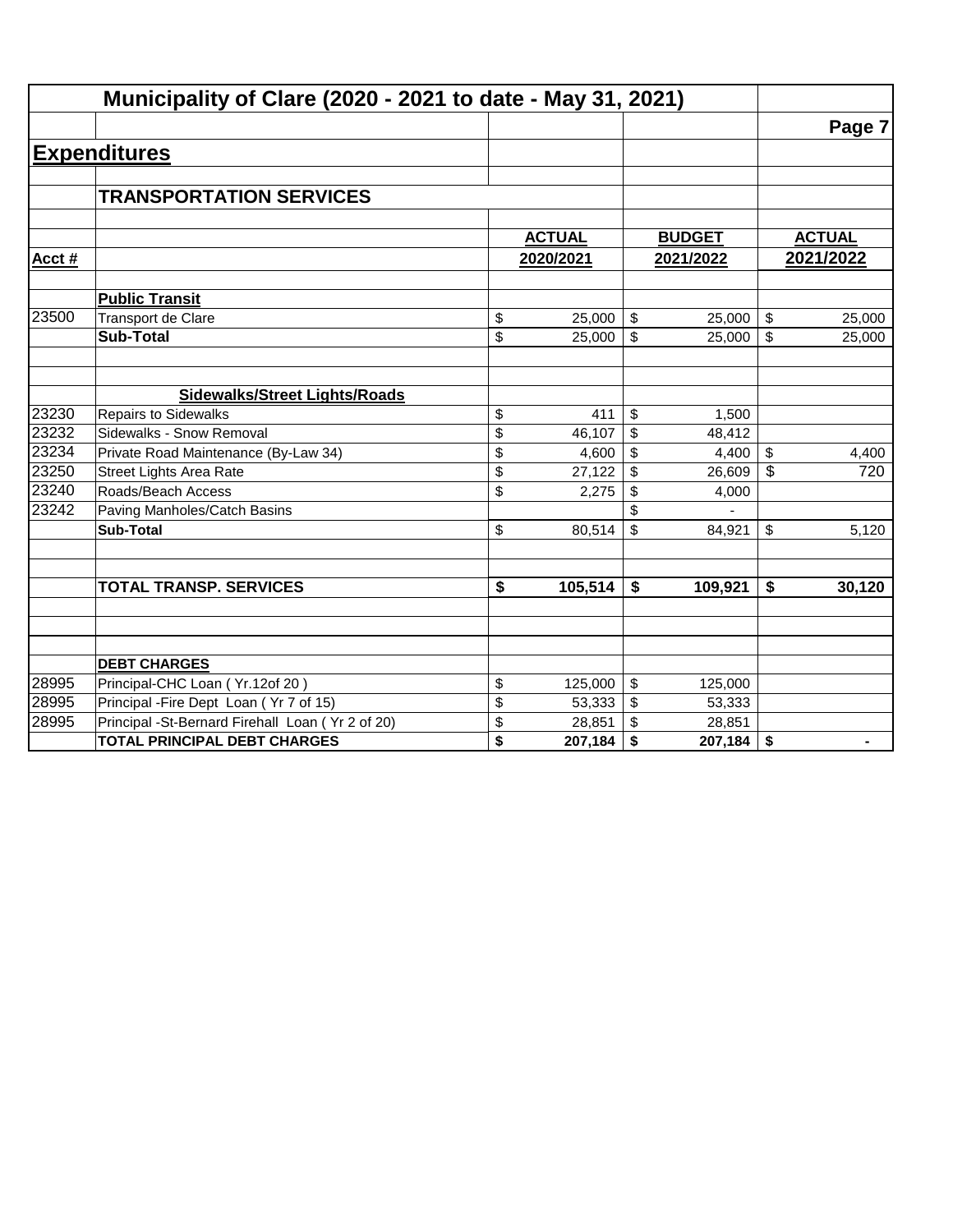|       | Municipality of Clare (2020 - 2021 to date - May 31, 2021) |               |                          |               |                                      |                          |
|-------|------------------------------------------------------------|---------------|--------------------------|---------------|--------------------------------------|--------------------------|
|       |                                                            |               |                          |               |                                      |                          |
|       |                                                            |               |                          |               |                                      | Page 8                   |
|       |                                                            |               |                          |               |                                      |                          |
|       | <b>Expenditures</b>                                        |               |                          |               |                                      |                          |
|       |                                                            | <b>ACTUAL</b> |                          | <b>BUDGET</b> |                                      | <b>ACTUAL</b>            |
| Acc#  | <b>ENVIRONMENTAL HEALTH SERVICES</b>                       | 2020/2021     |                          | 2021/2022     |                                      | 2021/2022                |
|       |                                                            |               |                          |               |                                      |                          |
|       | <b>Sewer - General Operations</b>                          |               |                          |               |                                      |                          |
| 24200 | <b>Training and Conferences</b>                            | \$<br>1,362   | $\frac{1}{2}$            | 3,500         | \$                                   | 937                      |
| 24210 | Wages - 1FTE 1PTE                                          | \$<br>73,527  | \$                       | 107,537       | \$                                   | 14,398                   |
| 24216 | CPP                                                        | \$<br>3,595   | \$                       | 5,479         | \$                                   | 733                      |
| 24217 | EI                                                         | \$<br>1,544   | \$                       | 2,491         | \$                                   | 318                      |
| 24218 | Pension Plan                                               | \$<br>5,048   | \$                       | 6,348         | $\overline{\mathcal{G}}$             | 779                      |
| 24219 | Group Insurance                                            | \$<br>2,763   | \$                       | 4,199         | $\overline{\mathcal{G}}$             | 422                      |
| 24222 | <b>Workers Comp</b>                                        | \$<br>1,208   | \$                       | 2,334         | $\overline{\mathbf{e}}$              | 312                      |
| 24221 | Truck Maintenance, & Gas                                   | \$<br>7,942   | $\overline{\mathcal{S}}$ | 8,500         | \$                                   | 1,813                    |
| 24223 | Public Works Garage (Belliveau Cove)                       | \$<br>3,357   | $\overline{\mathcal{S}}$ | 3,000         | \$                                   | 924                      |
|       | <b>Public Works Operations</b>                             |               | \$                       | 8,000         | \$                                   | 2,203                    |
| 24295 | Snow Removal (all locations)                               | \$<br>1,341   | \$                       | 3,000         | \$                                   | 82                       |
|       | <b>Sub-Total Sewer - General Operations</b>                | \$<br>101,686 | \$                       | 154,388       | \$                                   | 22,923                   |
|       |                                                            |               |                          |               |                                      |                          |
|       | <b>Sewage Treatment Plant Operations</b>                   |               |                          |               |                                      |                          |
| 24211 | Meteghan<br>Sewer Hydro                                    | \$<br>22,316  | \$                       | 19,000        | \$                                   | 29                       |
| 24212 | Supplies & Repairs                                         | \$<br>21,802  | \$                       | 18,500        | $\overline{\$}$                      | 921                      |
| 24214 | Testing                                                    | \$<br>1,715   | $\frac{1}{2}$            | 2,100         | $\overline{\$}$                      | 143                      |
|       | <b>Sub-Total Meteghan</b>                                  | \$<br>45,832  | \$                       | 39,600        | \$                                   | 1,093                    |
|       |                                                            |               |                          |               |                                      |                          |
|       | <b>Sewage Treatment Plant Operations</b>                   |               |                          |               |                                      |                          |
|       | <b>Church Point</b>                                        |               |                          |               |                                      |                          |
| 24241 | Hydro                                                      | \$<br>9,145   | \$                       | 8,000         | \$                                   | ÷,                       |
| 24242 | Supplies & Repairs                                         | \$<br>5,795   | \$                       | 5,500         | \$                                   | 149                      |
| 24244 | Testing                                                    | \$<br>1,715   | \$                       | 2,100         | \$                                   | 143                      |
|       | <b>Sub-Total Church Point</b>                              | \$<br>16,655  | \$                       | 15,600        | \$                                   | 292                      |
|       |                                                            |               |                          |               |                                      |                          |
|       | <b>Belliveau Cove</b>                                      |               |                          |               |                                      |                          |
| 24290 | Hydro                                                      | \$<br>7,541   | \$                       | 7,200         | \$                                   | 552                      |
| 24291 | Supplies & Repairs                                         | \$<br>7,809   | \$                       | 8,000         | \$                                   | $\overline{\phantom{0}}$ |
| 24292 | Testing                                                    | \$<br>1,715   | \$                       | 2,100         | \$                                   | 143                      |
|       | <b>Sub-Total Belliveau Cove</b>                            | \$<br>17,064  | \$                       | 17,300        | \$                                   | 695                      |
|       |                                                            |               |                          |               |                                      |                          |
| 24201 | Insurance - Sewer Systems                                  | \$<br>8,243   | \$                       | 10,217        | \$                                   | 10,217                   |
|       | <b>Sub-Total Insurance</b>                                 | \$<br>8,243   | \$                       | 10,217        | $\overline{\boldsymbol{\mathsf{s}}}$ | 10,217                   |
|       | <b>TOTAL SEWER COSTS</b>                                   | \$<br>189,479 | \$                       | 237,105       | \$                                   | 35,220                   |
|       |                                                            |               |                          |               |                                      |                          |
|       |                                                            |               |                          |               |                                      |                          |
|       |                                                            |               |                          |               |                                      |                          |
|       |                                                            |               |                          |               |                                      |                          |
|       |                                                            |               |                          |               |                                      |                          |
|       |                                                            |               |                          |               |                                      |                          |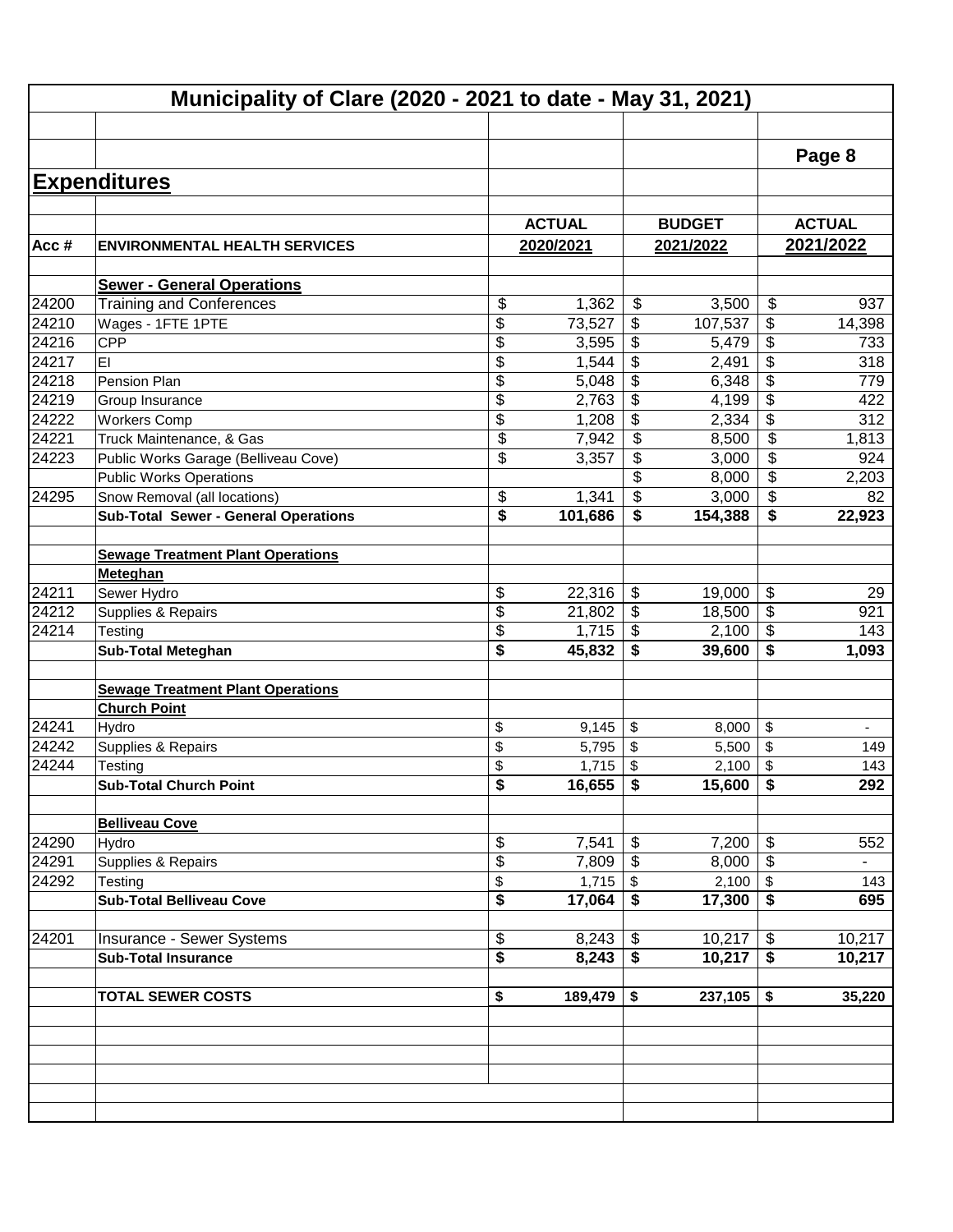|       | Municipality of Clare (2020 - 2021 to date - May 31, 2021) |                 |               |                           |               |                          |               |
|-------|------------------------------------------------------------|-----------------|---------------|---------------------------|---------------|--------------------------|---------------|
|       |                                                            |                 |               |                           |               |                          | Page 9        |
|       | <b>ENVIRONMENTAL HEALTH SERVICES - CONT'D</b>              |                 |               |                           |               |                          |               |
|       |                                                            |                 |               |                           |               |                          |               |
|       | <b>Expenditures</b>                                        |                 |               |                           |               |                          |               |
|       |                                                            |                 |               |                           |               |                          |               |
|       |                                                            |                 | <b>ACTUAL</b> |                           | <b>BUDGET</b> |                          | <b>ACTUAL</b> |
| Acc#  | <b>SOLID WASTE SERVICES</b>                                |                 | 2020/2021     |                           | 2021/2022     |                          | 2021/2022     |
|       |                                                            |                 |               |                           |               |                          |               |
|       | Garbage/Collection\Tipping Fees/Other                      |                 |               |                           |               |                          |               |
| 23244 | Community Cleanup Program - (\$150/km)                     | \$              | 7,611         | \$                        | 10,000        | \$                       | 6,150         |
| 24300 | <b>Transfer Station Operations</b>                         | \$              | 44,172        | \$                        | 53,000        | \$                       | 4,673         |
| 24301 | Landfill Closure                                           | $\overline{\$}$ | 40,191        | \$                        | 45,000        | $\overline{\$}$          | 1,385         |
| 24303 | Illegal Dump Clean-Up                                      | $\overline{\$}$ | 240           | \$                        | 3,500         | $\overline{\$}$          |               |
| 24304 | Queens Tipping Fees (\$102.26)                             | $\overline{\$}$ | 334,068       | $\overline{\mathcal{S}}$  | 369,417       | $\overline{\mathcal{L}}$ | 65,394        |
| 24320 | Garbage & Waste Collections                                | \$              | 483,494       | \$                        | 472,643       | \$                       | 82,548        |
| 24321 | Recycling - Tipping Fees (Blue Bags)                       | \$              | 128,207       | \$                        | 130,000       | $\overline{\mathcal{L}}$ | 17,373        |
| 24322 | Organic Tipping Fees                                       | \$              | 70,345        | \$                        | 72,000        | $\overline{\mathcal{L}}$ | 11,757        |
| 24340 | Landfill Wages (3)                                         | \$              | 145,227       | \$                        | 139,715       | \$                       | 24,494        |
| 24341 | Waste Check (Administration)                               | \$              | 23,386        | \$                        | 23,276        | \$                       | 5,841         |
| 24342 | Solid Waste Schedules, Green Carts, etc                    | \$              | 14,076        | \$                        | 17,000        | \$                       |               |
| 24343 | <b>CPP</b>                                                 | \$              | 7,058         | $\boldsymbol{\mathsf{S}}$ | 6,661         | \$                       | 1,218         |
| 24344 | lEI                                                        | \$              | 3,177         | \$                        | 3,091         | \$                       | 542           |
| 24345 | Pension Plan                                               | \$              | 8,837         | \$                        | 6,600         | \$                       | 1,264         |
| 24346 | Health Insurance                                           | \$              | 1,006         | \$                        | 2,312         | \$                       | 148           |
| 24347 | <b>Workers Comp</b>                                        | \$              | 2,433         | \$                        | 3,032         | \$                       | 531           |
| 24348 | Property Insurance                                         | \$              | 3,428         | \$                        | 4,324         | \$                       | 4,324         |
|       | <b>Sub-Total Garbage</b>                                   | \$              | 1,309,345     | \$                        | 1,361,571     | \$                       | 227,641       |
|       |                                                            |                 |               |                           |               |                          |               |
|       | <b>Total Garbage/Recycling</b>                             | \$              | 1,309,345     | \$                        | 1,361,571     | \$                       | 227,641       |
|       |                                                            |                 |               |                           |               |                          |               |
|       | <b>TOTAL ENVIRONMENTAL HEALTH</b>                          | \$              | 1,498,824     | \$                        | 1,598,676     | \$                       | 262,861       |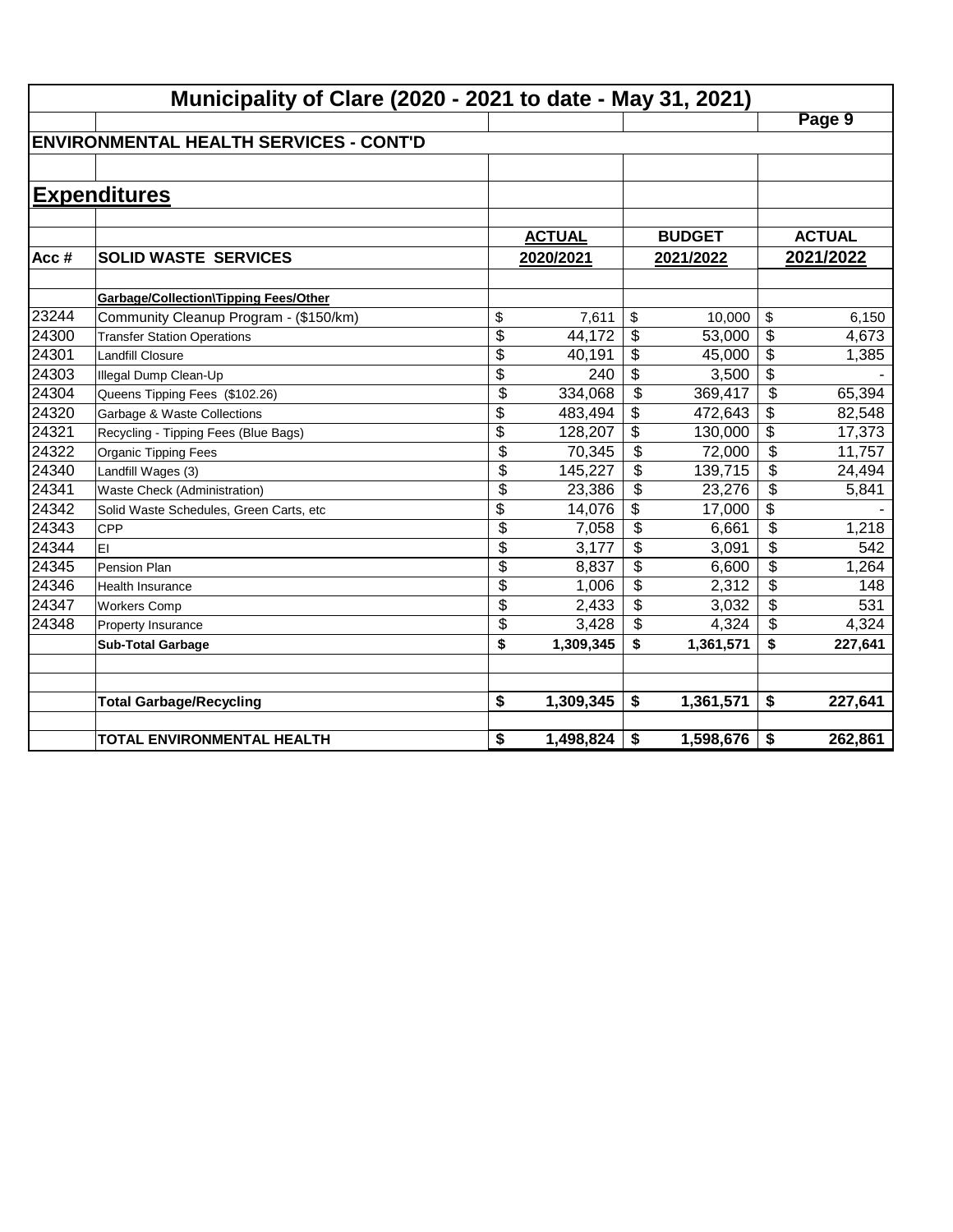|       | Municipality of Clare (2020 - 2021 to date - May 31, 2021) |                                      |               |               |                                  |                |
|-------|------------------------------------------------------------|--------------------------------------|---------------|---------------|----------------------------------|----------------|
|       |                                                            |                                      |               |               |                                  | Page 10        |
|       | <b>Expenditures</b>                                        |                                      |               |               |                                  |                |
|       |                                                            |                                      |               |               |                                  |                |
|       |                                                            |                                      |               |               |                                  |                |
|       |                                                            |                                      | <b>ACTUAL</b> | <b>BUDGET</b> | <b>ACTUAL</b>                    |                |
| ACC#  |                                                            |                                      | 2020/2021     | 2021/2022     | 2021/2022                        |                |
|       | <b>Public Health Services</b>                              |                                      |               |               |                                  |                |
|       | Clare Health Centre                                        |                                      |               |               |                                  |                |
| 25500 | Adm(Manager/Secretaries/Patient Attendants/Cleaners)       | \$                                   | 345,087       | 386744        | \$                               | 61,332         |
| 25502 | <b>CPP</b>                                                 | \$                                   | 16,360        | 18833         | \$                               | 3,013          |
| 25503 | EI                                                         | \$                                   | 7,633         | 8147          | \$                               | 1,357          |
| 25504 | Pension                                                    | \$                                   | 12,901        | 14776         | \$                               | 2,103          |
| 25505 | Health Insurance                                           | \$                                   | 7,726         | 12850         | $\overline{\boldsymbol{\theta}}$ | 1,443          |
| 25522 | <b>Workers Comp</b>                                        | \$                                   | 5,806         | 8170          | $\overline{\$}$                  | 1,358          |
| 25510 | <b>Office Supplies</b>                                     | $\overline{\$}$                      | 11,919        | 11000         | $\overline{\$}$                  | 2,744          |
| 25511 | <b>Medical Supplies</b>                                    | \$                                   | 20,532        | 20000         | $\overline{\$}$                  | 2,541          |
| 25513 | MedAccess                                                  | \$                                   | 19,872        | 31000         | $\overline{\$}$                  | 4,484          |
| 25514 | IT Support - 45%                                           | \$                                   | 21,844        | 22000         | $\overline{\$}$                  | 5,384          |
| 25515 | Travel/Training                                            | \$                                   | 995           | 3500          | \$                               | 77             |
| 25520 | Cleaning Supplies (incl.strip & wax floors)                | \$                                   | 7,224         | 7000          | \$                               |                |
| 25529 | Telephone, Internet, Telehealth                            | \$                                   | 8,761         | 9000          | $\boldsymbol{\mathsf{S}}$        | 1,515          |
| 25530 | Hydro                                                      | $\overline{\$}$                      | 27,050        | 26000         | $\boldsymbol{\mathsf{S}}$        | 2,034          |
| 25540 | Sewer Services (7 units @ \$200.00 ea)                     | \$                                   | 1,400         | 0             | \$                               |                |
| 25560 | Snow Removal/Mowing/Gardening                              | \$                                   | 3,134         | 5500          | $\overline{\mathcal{S}}$         | 50             |
| 25570 | Maintenance and Repairs                                    | \$                                   | 21,533        | 25000         | $\sqrt{3}$                       | 4,023          |
| 25525 | <b>Small Equipment</b>                                     | \$                                   | 10,292        | 11000         | \$                               | 398            |
| 25571 | Property Insurance                                         | \$                                   | 5,756         | 7261          | \$                               | 7,261          |
| 25572 | Misc. Purchases                                            | \$                                   | 1,505         | 2000          | \$                               |                |
|       | <b>Sub-Total</b>                                           | \$                                   | 557,331       | 629781        | \$                               | 101,118        |
|       | <b>New Recruitment</b>                                     |                                      |               |               |                                  |                |
| 25900 | Doctor Recruitment & Incentive                             | \$                                   | 55,834        | 5000          |                                  |                |
|       | <b>Storage Building (Repairs)</b>                          | \$                                   |               |               |                                  |                |
|       | Sub-Total                                                  | $\overline{\boldsymbol{s}}$          | 55,834        | $5000$ \$     |                                  | $\blacksquare$ |
|       |                                                            |                                      |               |               |                                  |                |
|       | <b>Low Income Seniors Housing</b>                          |                                      |               |               |                                  |                |
| 28233 | Housing Commission - Operating deficit                     | \$                                   | 41,440        | 48000 \$      |                                  | 33,629         |
|       | Sub-Total                                                  | \$                                   | 41,440        | $48000$ \$    |                                  | 33,629         |
|       |                                                            |                                      |               |               |                                  |                |
|       | <b>Sub Total - Public Health Services</b>                  | \$                                   | 654,605       | $682781$ \$   |                                  | 134,748        |
|       |                                                            |                                      |               |               |                                  |                |
| 29000 | Interest on Short & Long-Term Debt - CHC                   | \$                                   | 34,850        | $31504$ \$    |                                  | 15,752         |
|       | <b>Sub Total Interest - CHC</b>                            | $\overline{\boldsymbol{\mathsf{s}}}$ | 34,850        | $31504$ \$    |                                  | 15,752         |
|       | <b>TOTAL PUBLIC HEALTH SERVICES</b>                        |                                      | \$689,455     | 714285        |                                  | \$150,500      |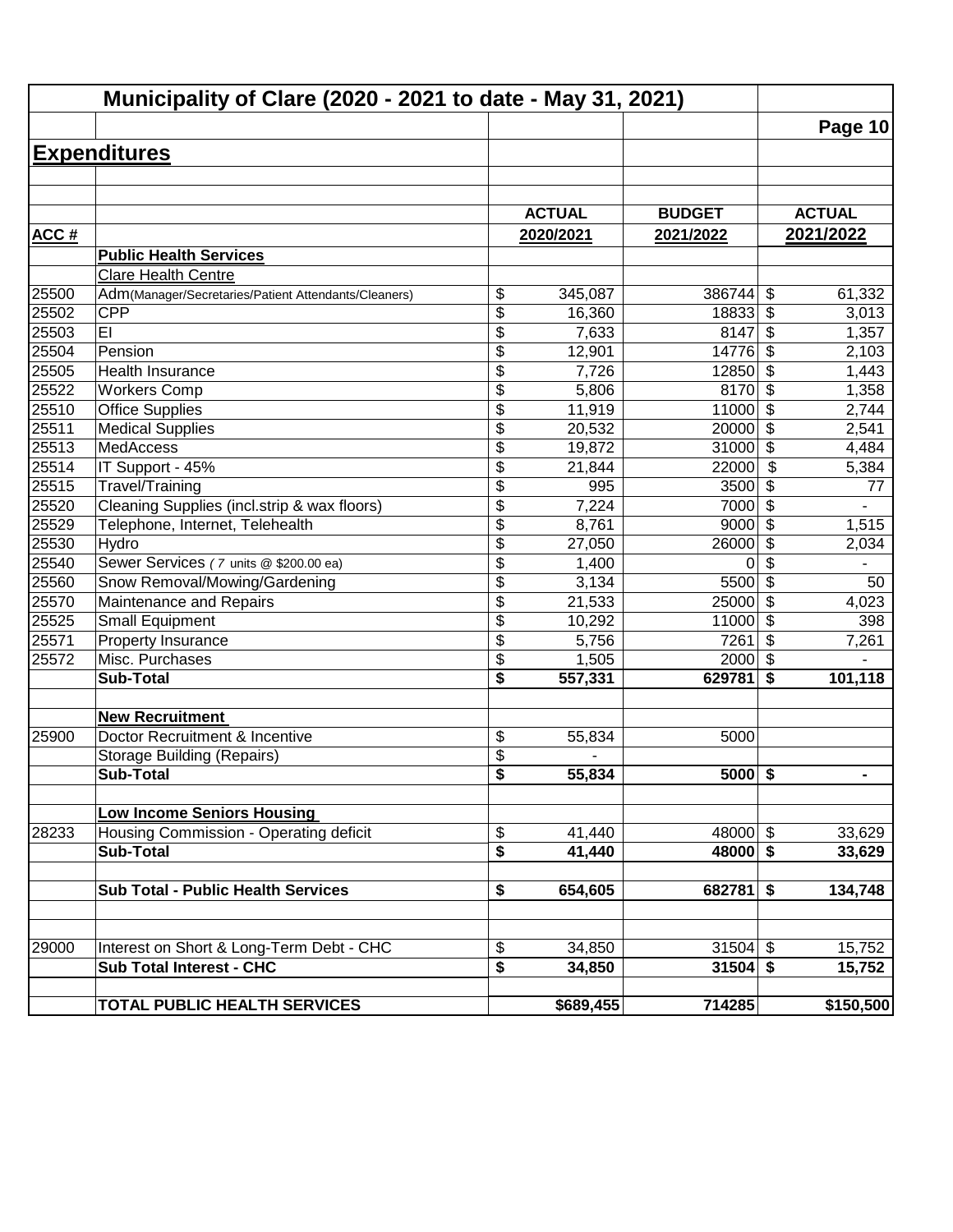|       | Municipality of Clare (2020 - 2021 to date - May 31, 2021) |                      |                     |                           |               |                           |                |
|-------|------------------------------------------------------------|----------------------|---------------------|---------------------------|---------------|---------------------------|----------------|
|       | <b>Expenditures</b>                                        |                      |                     |                           |               | Page 11                   |                |
|       | <b>ENVIRONMENTAL DEVELOPMENT SERVICES</b>                  |                      |                     |                           |               |                           |                |
|       |                                                            |                      |                     |                           |               |                           |                |
|       |                                                            |                      | <b>ACTUAL</b>       |                           | <b>BUDGET</b> |                           | <b>ACTUAL</b>  |
| ACC#  |                                                            |                      | 2020/2021           |                           | 2021/2022     |                           | 2021/2022      |
|       | <b>Environmental Planning &amp; Zoning</b>                 |                      |                     |                           |               |                           |                |
| 26110 | Planning (meetings, etc)                                   | \$                   | 3,088               | $\boldsymbol{\theta}$     | 2,000         | $\boldsymbol{\theta}$     | 490            |
| 26220 | <b>Sub-Division Regulations</b>                            | \$                   | 4,097               | $\overline{\$}$           | 2,000         | $\overline{\$}$           | 619            |
| 26221 | <b>By-law Review</b>                                       | \$                   | 1,288               | $\boldsymbol{\mathsf{S}}$ | 5,000         | $\boldsymbol{\mathsf{S}}$ | 730            |
|       | <b>Sub-Total</b>                                           | \$                   | 8,472               | \$                        | 9,000         | \$                        | 1,839          |
|       | <b>Environmental Development Serv.</b>                     |                      |                     |                           |               |                           |                |
| 28467 | Regional Enterprise Networks(WREN)                         | \$                   | 45,621              | \$                        | 45,757        |                           |                |
|       |                                                            | \$                   | 45,621              | \$                        | 45,757        | \$                        | $\blacksquare$ |
|       |                                                            |                      |                     |                           |               |                           |                |
|       | TOTAL ENVIRONMENT DEVELOPMENT                              | $\overline{\bullet}$ | $\overline{54,093}$ | \$                        | 54,757        | \$                        | 1,839          |
|       |                                                            |                      |                     |                           |               |                           |                |
|       |                                                            |                      |                     |                           |               |                           |                |
|       |                                                            |                      |                     |                           |               |                           |                |
|       |                                                            |                      |                     |                           |               |                           |                |
|       |                                                            |                      |                     |                           |               |                           |                |
|       |                                                            |                      |                     |                           |               |                           |                |
|       |                                                            |                      |                     |                           |               |                           |                |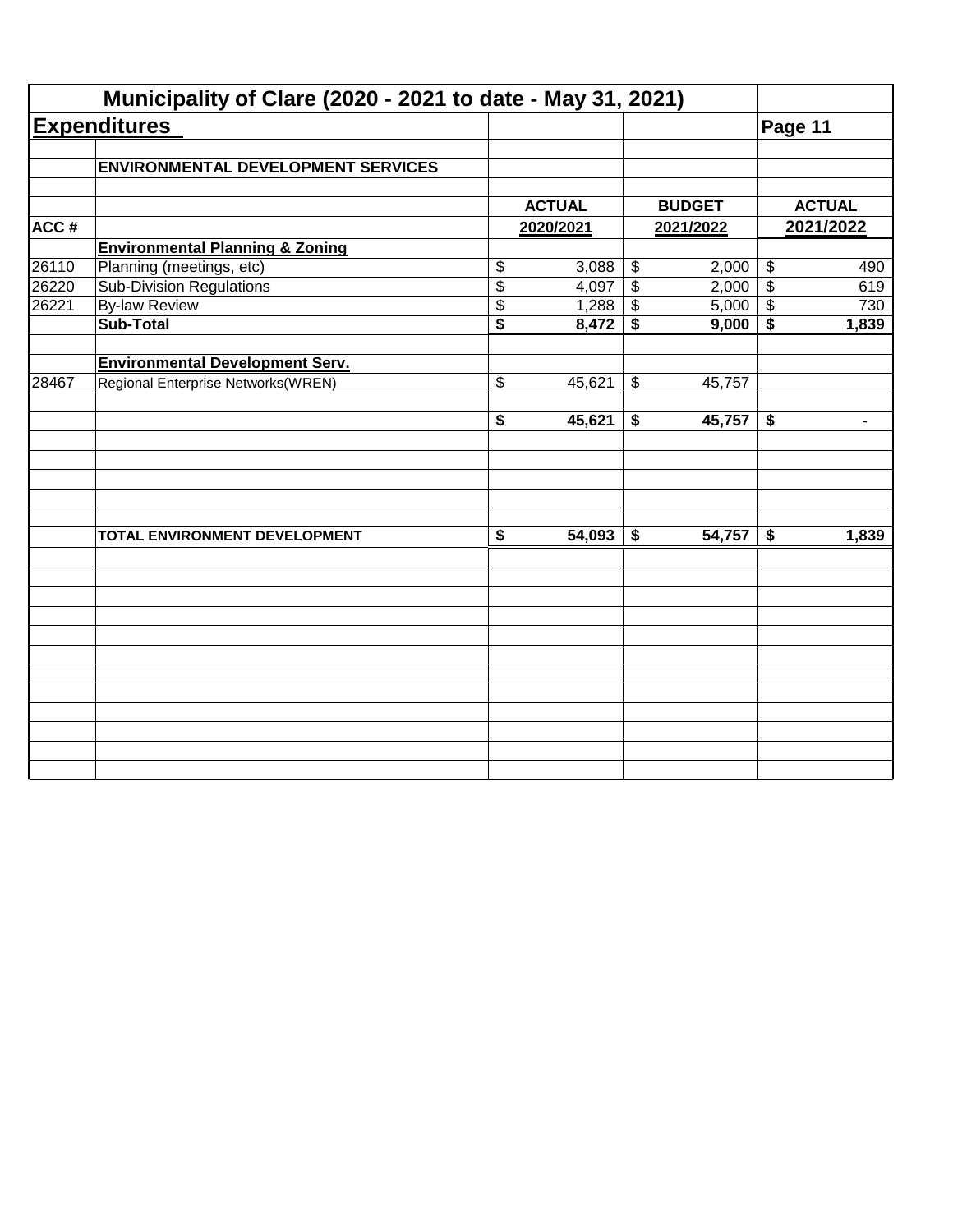|                | Municipality of Clare (2020 - 2021 to date - May 31, 2021)<br><b>Expenditures</b> |          |                                    |                  |                 |                                 | Page 12                  |
|----------------|-----------------------------------------------------------------------------------|----------|------------------------------------|------------------|-----------------|---------------------------------|--------------------------|
|                |                                                                                   |          |                                    |                  |                 |                                 |                          |
|                | <b>RECREATION &amp; CULTURAL SERVICES</b>                                         |          |                                    |                  |                 |                                 |                          |
|                |                                                                                   |          | <b>ACTUAL</b>                      |                  | <b>BUDGET</b>   |                                 | <b>ACTUAL</b>            |
|                | <b>COMMUNITY DEVELOPMENT</b>                                                      |          | 2020/2021                          |                  | 2021/2022       |                                 | 2021/2022                |
|                | Economic Development                                                              |          |                                    |                  |                 |                                 |                          |
|                | Tourism                                                                           | \$       | 258,101                            | \$               | 154,249         | \$                              | 16,258                   |
|                | Recreation                                                                        | \$       | 142,821                            | \$               | 168,755         |                                 | 11,330                   |
|                | <b>Building</b>                                                                   |          |                                    |                  |                 |                                 |                          |
| 26290          | <b>Community Development Admin</b><br>- GranFondo Registration                    | \$<br>\$ | 205,960<br>(176)                   | \$               | 164,334         | \$                              | 25,142                   |
| 26291          | - GranFondo Logistics                                                             | \$       | $\blacksquare$                     |                  |                 |                                 |                          |
| 26292          | - GranFondo Administration                                                        | \$       | 2,066                              | \$               | 7,500           | \$                              | 204                      |
| 26293          | - GranFondo Hospitality                                                           | \$       |                                    |                  |                 |                                 |                          |
| 26294          | - GranFondo Safety                                                                | \$       | $\overline{\phantom{a}}$           |                  |                 |                                 |                          |
| 26295          | - GranFondo Volunteer                                                             | \$       |                                    |                  |                 |                                 |                          |
| 26296          | - GranFondo Marketing                                                             | \$       | 4,522                              |                  |                 |                                 |                          |
| 26297          | - GranFondo Learn to Fondo<br>GranFondo Total                                     | \$<br>\$ | $\overline{\phantom{a}}$<br>6,411  | \$               | 7,500           | \$                              | 204                      |
|                |                                                                                   |          |                                    |                  |                 | \$                              | $\overline{\phantom{a}}$ |
| 26000          | - CMA 2024                                                                        |          | 100.000                            |                  | 50,000          |                                 | $\Omega$                 |
|                | 26005 Communauté accueillante                                                     |          | 217,803                            |                  | 216,818         |                                 | 21,456                   |
|                | 26010 Iris Communications                                                         |          | $-2,107$                           |                  |                 |                                 | 6,257                    |
|                |                                                                                   | \$       | 928,990                            | \$               | 761,656         | \$                              | 80,648                   |
|                |                                                                                   |          |                                    |                  |                 |                                 |                          |
|                | <b>Building &amp; Facilities</b>                                                  |          |                                    |                  |                 |                                 |                          |
| 27250          | Meteghan Library - Janitorial                                                     | \$       | 3,570                              | \$               | $5,726$ \$      |                                 | 735                      |
| 27253          | Meteghan Library Branch                                                           | \$       | 12,605                             | \$               | 14,853          | \$                              | 1,754                    |
| 27254<br>28472 | Extra Hours per week (Library Branch)<br>Western Regional Library                 | \$<br>\$ | $\overline{\phantom{a}}$<br>53,377 | \$<br>\$         | 2,300<br>53,377 |                                 |                          |
| 27180          | Wentworth Lake Park                                                               | \$       | 1,795                              | \$               | 1,500           |                                 |                          |
| 27179          | Belliveau Cove Dev./Wharf/Insurance                                               | \$       | 15,090                             | \$               | 15,109          | \$                              | 1,196                    |
| 27255          | Hub Culturel/Cultural Hub/CIFA Building                                           | \$       | 18,200                             | \$               | $13,000$   \$   |                                 | 6,998                    |
| 27256          | <b>Havelock Community Centre</b>                                                  | \$       | 6,193                              | \$               | $3,500$ \$      |                                 | 1,793                    |
| 27257          | Meteghan Park                                                                     | \$       | 2,450                              | \$               | 3,000           | $\mathfrak{S}$                  | 1,505                    |
| 27258          | Ground Search & Rescue Building                                                   | \$       | 3,256                              | \$               | 3,000           | \$                              | 994                      |
| 27259<br>27260 | Eco Park - Insurance<br>Eco Park - Operations (hydro, etc)                        | \$<br>\$ | 11,279<br>53,591                   | \$<br>\$         | 14,391<br>8,000 | $\mathfrak s$<br>$\mathfrak{s}$ | 14,391<br>8,601          |
|                |                                                                                   |          |                                    |                  |                 |                                 |                          |
| 27270          | Clare Veteran Centre (General Operations)                                         | \$       | 18,946                             | \$               | 30,000          | \$                              | 5,450                    |
| 27271          | Clare Veteran Centre ( Insurance )                                                | \$       | 9,134                              | \$               | 11,543          | $\boldsymbol{\mathsf{S}}$       | 11,543                   |
| 27279          | Écoles JMGay & St-Albert                                                          | \$       | 657                                |                  |                 |                                 |                          |
| 28700          | Tent / Trailer Rental                                                             | \$       | $550$ \ \$                         |                  | $4,500$ \$      |                                 | 253                      |
|                | <b>Total Building &amp; Facilities</b>                                            | \$       | $210,692$   \$                     |                  | $183,799$   \$  |                                 | 55,214                   |
|                | <b>Cultural Services</b>                                                          |          |                                    |                  |                 |                                 |                          |
| 27290          | Societe Historique (Point a Major Insurance)                                      | \$       | 850                                | \$               | $1,250$   \$    |                                 | 859                      |
| 27900          | Contribution to Festival Acadien                                                  | \$       | 20,000                             | \$               | $20,000$ \ \$   |                                 | 20,000                   |
|                | Productions le Moulin                                                             |          |                                    | \$               | 1,000           |                                 |                          |
|                | New France - Electric City                                                        |          |                                    |                  |                 |                                 |                          |
|                | Société édifice Ste-Marie de la Pointe<br>Centre acadien - Historic NS            |          |                                    |                  |                 |                                 |                          |
|                | <b>Clare Curling Association</b>                                                  |          |                                    | \$               | 500             |                                 |                          |
|                | Rails to Trails                                                                   |          |                                    | \$               | 5.000           | \$                              | 5,000                    |
|                | <b>Council Commitment to Special Projects</b>                                     |          |                                    |                  |                 |                                 |                          |
|                | - FECANE                                                                          | \$       |                                    | \$               | $3,000$   \$    |                                 |                          |
|                | <b>Total Cultural Services</b>                                                    | \$       | 20,850                             | \$               | $30,750$ \$     |                                 | 25,859                   |
|                | Other                                                                             |          |                                    |                  |                 |                                 |                          |
| 27295          | Université Ste-Anne<br>Yarmouth Hospital Foundation                               | \$       | 5,000                              | \$<br>$\sqrt{3}$ | 5,000           | \$                              |                          |
|                | <b>Total Other</b>                                                                | \$       | 5,000                              | -\$              | 5,000           | -\$                             | $\blacksquare$           |
|                |                                                                                   |          |                                    |                  |                 |                                 |                          |
|                | TOTAL COMMUNITY DEVELOPMENT AND CULTURAL SERVICES                                 | \$       | $1,165,533$   \$                   |                  | $981,205$ \$    |                                 | 161,721                  |
|                |                                                                                   |          |                                    |                  |                 |                                 |                          |